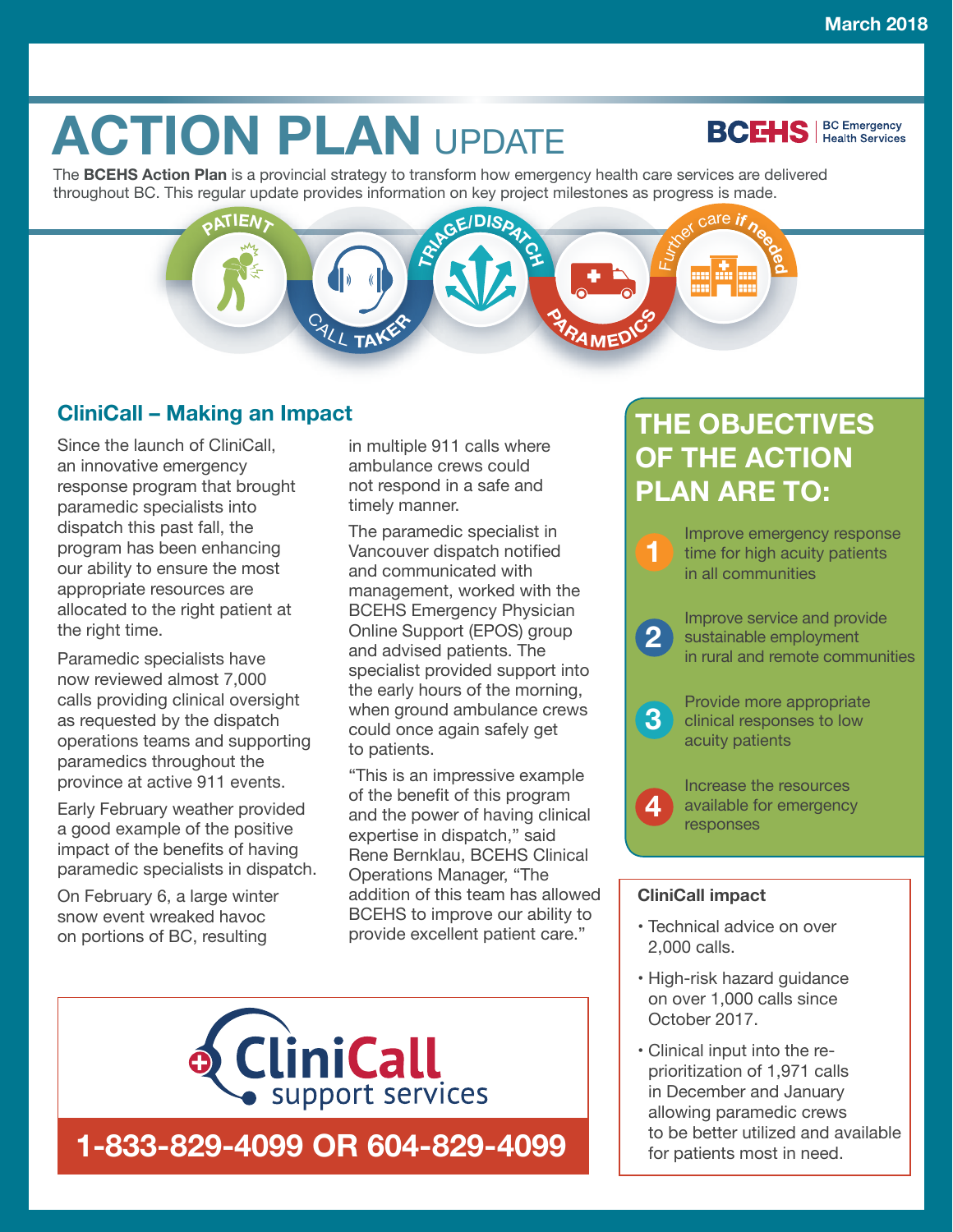

## **Province-wide resource review update**

Since August 2017, BCEHS has been evaluating staffing and deployment to better match patient demand with resources and ensure emergency health services are available when and where they are needed. Five communities of various sizes and locations, including rural, remote and urban, and their surrounding areas were the first to be reviewed: Vancouver, Nanaimo, Dawson Creek, Williams Lake and Trail.

Working groups, including BCEHS area managers, unit chiefs and CUPE representatives, were established to assess patient demand data and integrate local operational needs within new resource plans.

Announcements have included:

- November 2017 a new plan for the Vancouver area that added 10 full-time and eight regular part-time positions. All of these employees have now started in their new positions.
- January 2018 a new plan for the Nanaimo and mid-island area that added 24 new full-time positions in Nanaimo, two new full-time positions in Parksville, Qualicum Beach and Ladysmith each, and three additional ambulances. Employees will start working in these new at the end of March.

Announcements for the Dawson Creek, Williams Lake and Trail areas are expected later this month.

The next phase in the province-wide review is underway in Kamloops and Kelowna. A working group has been established in both communities and an initial meeting has taken place.

The next meetings will occur in early March to review the analysis of demand data, which will drive the development of potential new solutions. Feedback from various stakeholders and team members is critical during this stage and will

streamline the identification of a new resource plan. Final plans for both of these communities are expected to be announced this summer.

For more information on the deployment review, email actionplanideas@bcehs.ca.